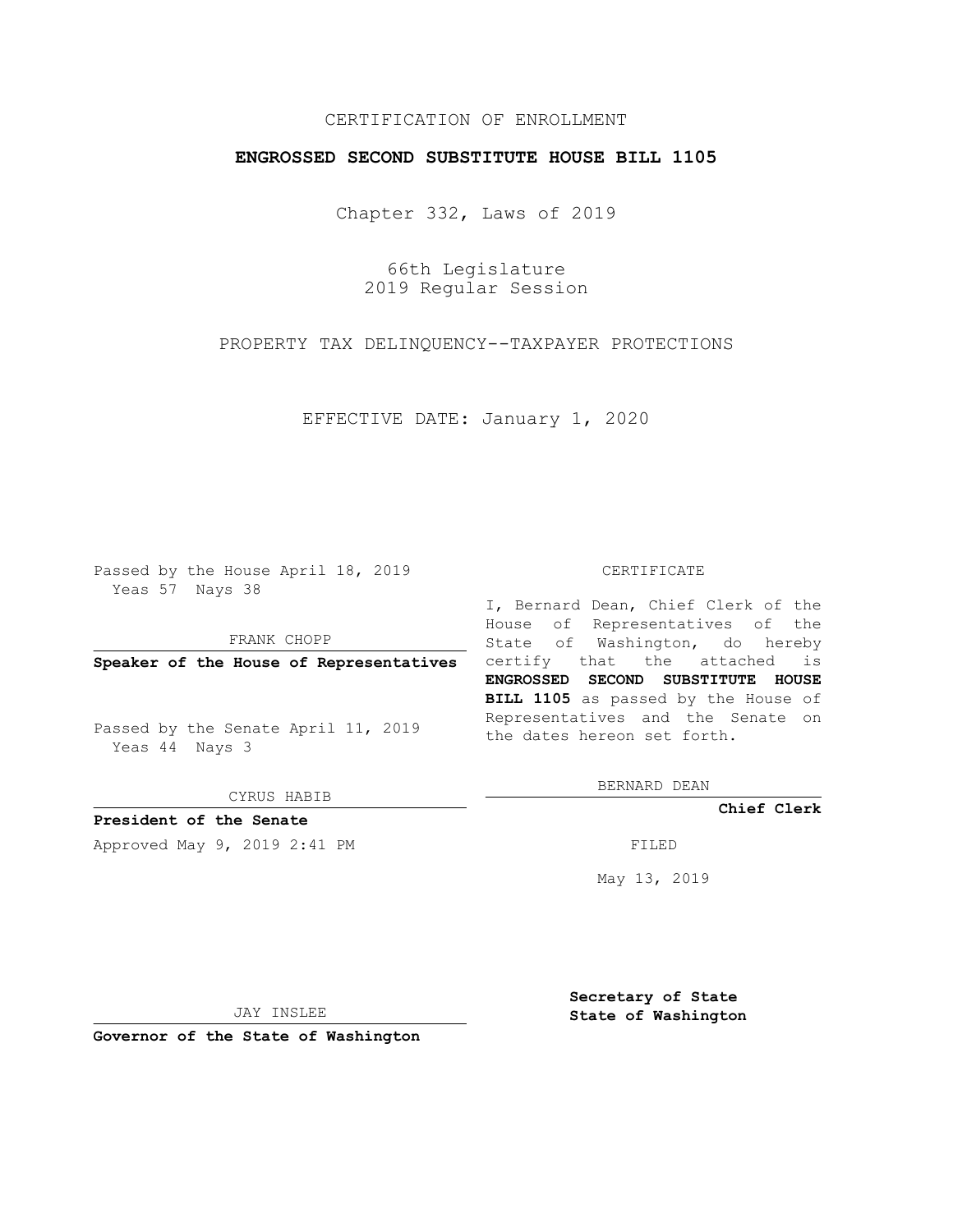#### **ENGROSSED SECOND SUBSTITUTE HOUSE BILL 1105**

AS AMENDED BY THE SENATE

Passed Legislature - 2019 Regular Session

### **State of Washington 66th Legislature 2019 Regular Session**

**By** House Appropriations (originally sponsored by Representatives Orwall, Ryu, Wylie, Pollet, Stanford, and Frame)

READ FIRST TIME 02/22/19.

 AN ACT Relating to protecting taxpayers from home foreclosure; amending RCW 84.56.020, 84.64.225, 36.35.110, and 84.64.050; adding a new section to chapter 84.56 RCW; adding a new section to chapter 4 36.29 RCW; adding a new section to chapter 36.21 RCW; and providing 5 an effective date.

BE IT ENACTED BY THE LEGISLATURE OF THE STATE OF WASHINGTON:

 **Sec. 1.** RCW 84.56.020 and 2017 c 142 s 1 are each amended to 8 read as follows:

### **Treasurers' tax collection duties.**

 (1) The county treasurer must be the receiver and collector of all taxes extended upon the tax rolls of the county, whether levied for state, county, school, bridge, road, municipal or other purposes, and also of all fines, forfeitures or penalties received by any person or officer for the use of his or her county. No treasurer may accept tax payments or issue receipts for the same until the treasurer has completed the tax roll for the current year's collection and provided notification of the completion of the roll. Notification may be accomplished electronically, by posting a notice in the office, or through other written communication as determined by the treasurer. All real and personal property taxes and assessments made payable by the provisions of this title are due and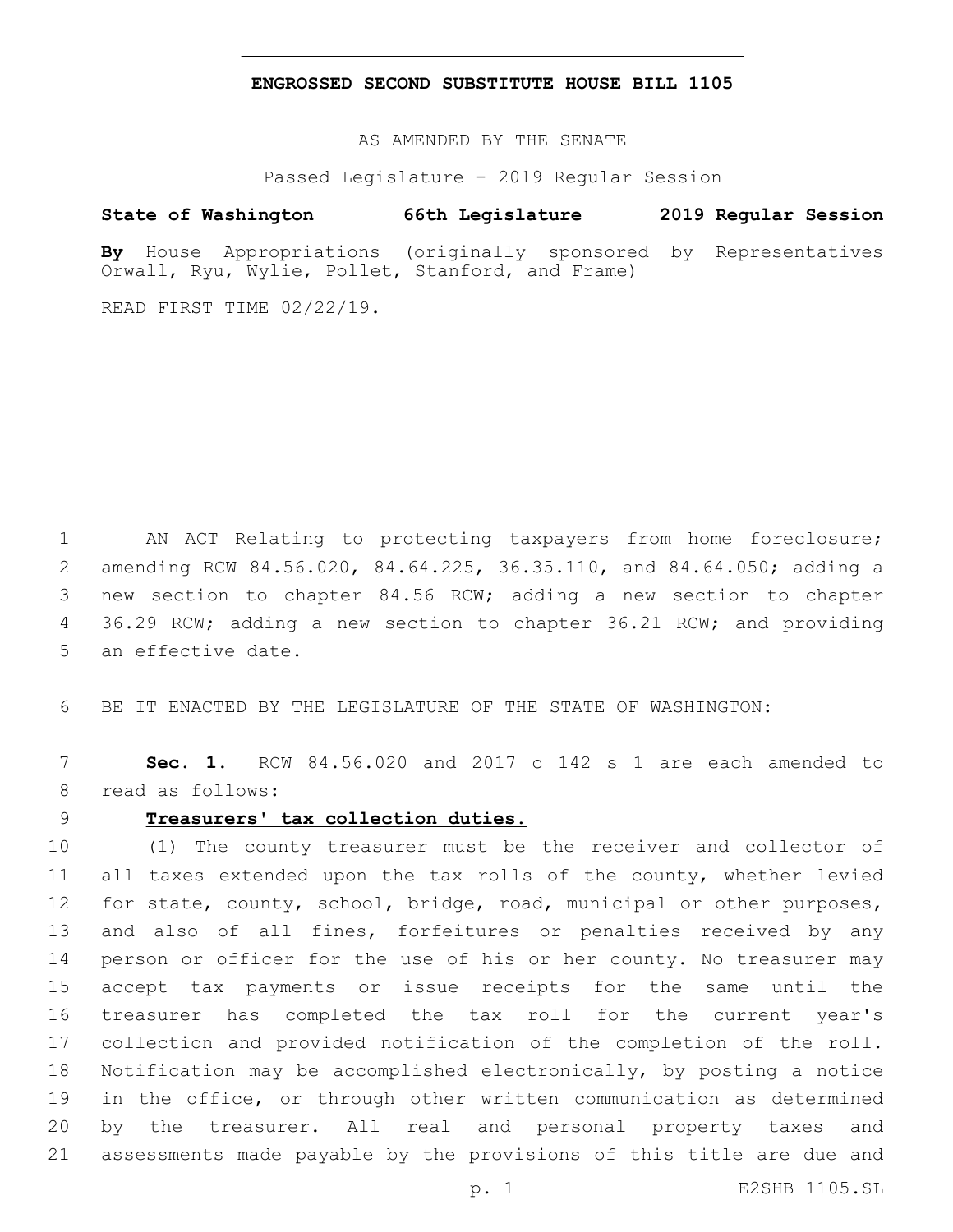payable to the county treasurer on or before the thirtieth day of April and, except as provided in this section, are delinquent after 3 that date. **Tax statements.** (2)(a) Tax statements for the current year's collection must be distributed to each taxpayer on or before March 15th provided that: (i) All city and other taxing district budgets have been submitted to county legislative authorities by November 30th per RCW 84.52.020; 10 (ii) The county legislative authority in turn has certified taxes levied to the county assessor by November 30th per RCW 84.52.070; and (iii) The county assessor has delivered the tax roll to the county treasurer by January 15th per RCW 84.52.080. (b) Each tax statement must include a notice that checks for 15 payment of taxes may be made payable to "Treasurer of  $\ldots$ ... 16 County" or other appropriate office, but tax statements may not include any suggestion that checks may be made payable to the name of the individual holding the office of treasurer nor any other

19 individual.

 (c) Each tax statement distributed to an address must include a 21 notice with information describing the:

 (i) Property tax exemption program pursuant to RCW 84.36.379 through 84.36.389; and

 (ii) Property tax deferral program pursuant to chapter 84.38 RCW. **Tax payment due dates.**

 **On-time tax payments: First-half taxes paid by April 30th and second-half taxes paid by October 31st.**

 (3) When the total amount of tax or special assessments on personal property or on any lot, block or tract of real property payable by one person is fifty dollars or more, and if one-half of such tax is paid on or before the thirtieth day of April, the remainder of such tax is due and payable on or before the following thirty-first day of October and is delinquent after that date.

# **Delinquent tax payments for current year: First-half taxes paid after April 30th.**

 (4) When the total amount of tax or special assessments on any lot, block or tract of real property or on any mobile home payable by one person is fifty dollars or more, and if one-half of such tax is paid after the thirtieth day of April but before the thirty-first day of October, together with the applicable interest and penalty on the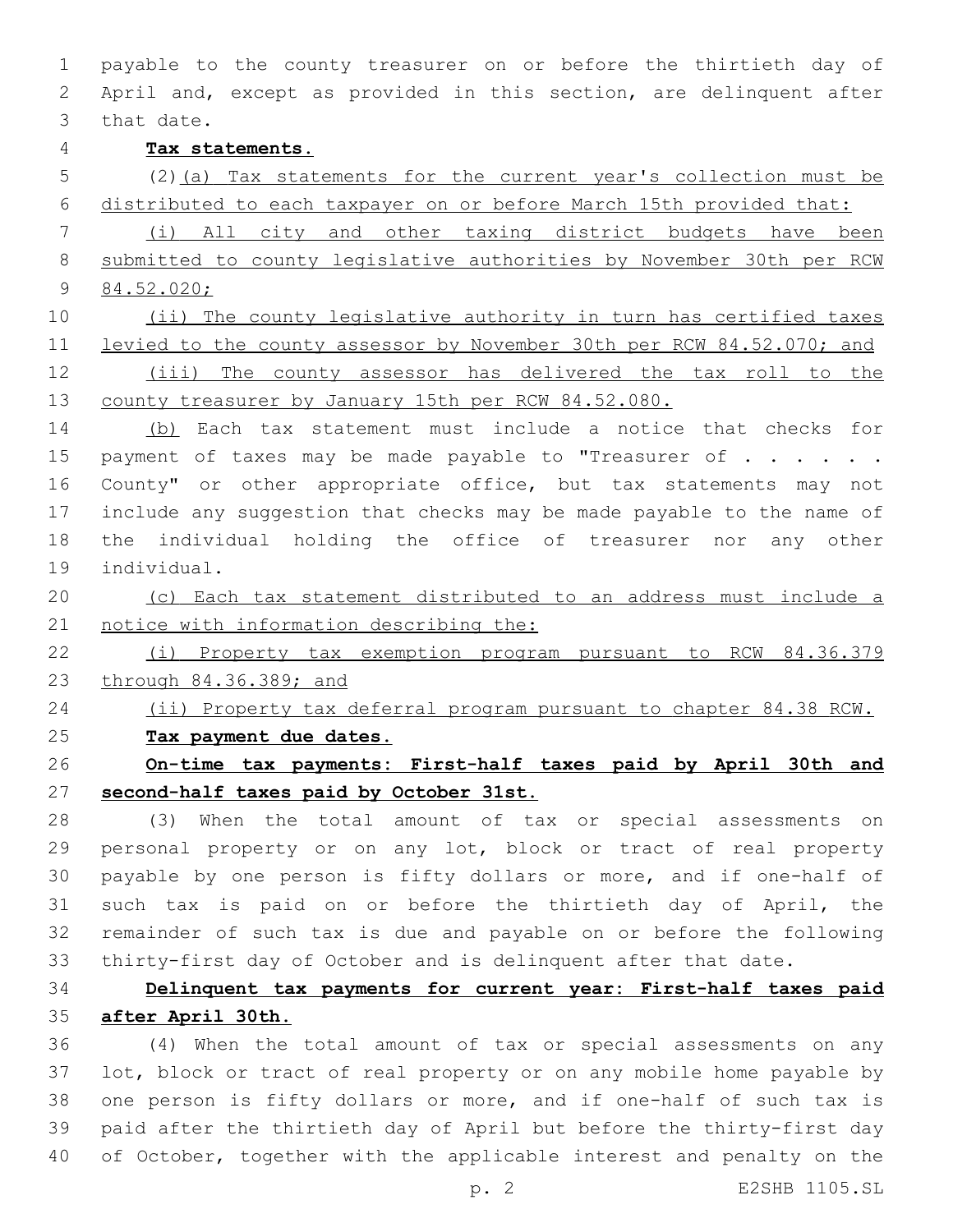full amount of tax payable for that year, the remainder of such tax is due and payable on or before the following thirty-first day of 3 October and is delinquent after that date.

# **Delinquent tax payments: Interest, penalties, and treasurer duties.**

 (5) Except as provided in (c) of this subsection, delinquent taxes under this section are subject to interest at the rate of twelve percent per annum computed on a monthly basis on the amount of tax delinquent from the date of delinquency until paid. Interest must 10 be calculated at the rate in effect at the time of the tax payment, regardless of when the taxes were first delinquent. In addition, delinquent taxes under this section are subject to penalties as 13 follows:

 (a) A penalty of three percent of the amount of tax delinquent is assessed on the tax delinquent on June 1st of the year in which the 16 tax is due.

 (b) An additional penalty of eight percent is assessed on the delinquent tax amount on December 1st of the year in which the tax is 19 due.

 (c) If a taxpayer is successfully participating in a payment 21 agreement under subsection  $((+12))$   $(15)$  (b) of this section or a 22 partial payment program pursuant to subsection  $((+13)+)(-15)$  (c) of this section, the county treasurer may not assess additional penalties on delinquent taxes that are included within the payment agreement. Interest and penalties that have been assessed prior to the payment agreement remain due and payable as provided in the 27 payment agreement.

 (6) A county treasurer must provide notification to each taxpayer whose taxes have become delinquent under subsections (4) and (5) of this section. The delinquency notice must specify where the taxpayer can obtain information regarding:

 (a) Any current tax or special assessments due as of the date of the notice;

 (b) Any delinquent tax or special assessments due, including any 35 penalties and interest, as of the date of the notice; and

 (c) Where the taxpayer can pay his or her property taxes directly and contact information, including but not limited to the phone number, for the statewide foreclosure hotline recommended by the Washington state housing finance commission.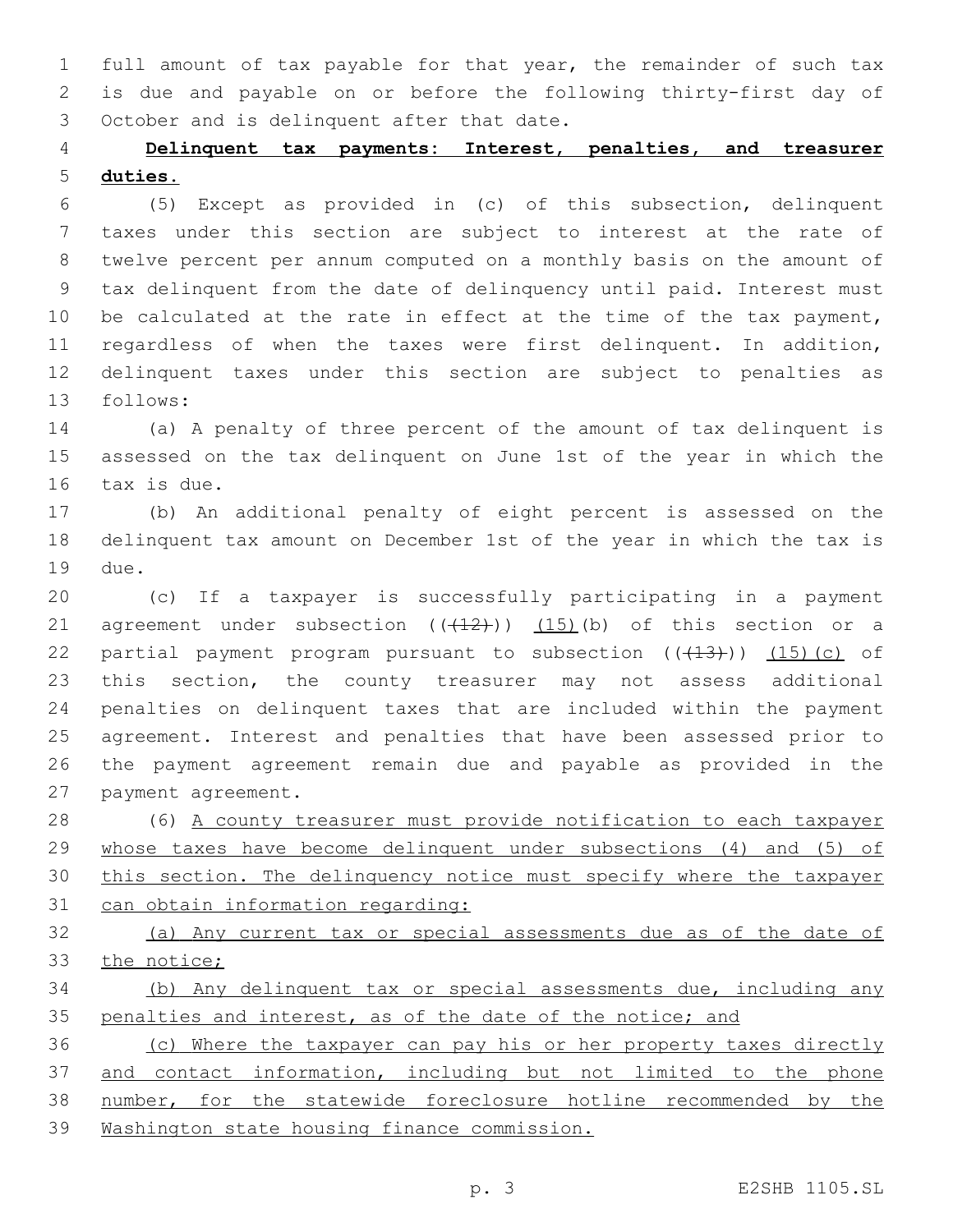(7) Within ninety days after the expiration of two years from the 2 date of delinquency (when a taxpayer's taxes have become delinquent), 3 the county treasurer must provide the name and property address of 4 the delinquent taxpayer to a homeownership resource center or any other designated local or state entity recommended by the Washington state housing finance commission.

### **Collection of foreclosure costs.**

 (8)(a) When real property taxes become delinquent and prior to the filing of the certificate of delinquency, the treasurer is authorized to assess and collect tax foreclosure avoidance costs.

11 (b) ((For the purposes of this section, "tax foreclosure avoidance costs" means those direct costs associated with the 13 administration of properties subject to and prior to foreclosure. Tax 14 foreclosure avoidance costs include:

 (i) Compensation of employees for the time devoted to 16 administering the avoidance of property foreclosure; and

17 (ii) The cost of materials, services, or equipment acquired, consumed, or expended in administering tax foreclosure avoidance 19 prior to the filing of a certificate of delinquency.

 $(e)$ )) When tax foreclosure avoidance costs are collected, such costs must be credited to the county treasurer service fund account, 22 except as otherwise directed.

23 (((d)) (c) For purposes of chapter 84.64 RCW, any taxes, interest, or penalties deemed delinquent under this section remain delinquent until such time as all taxes, interest, and penalties for the tax year in which the taxes were first due and payable have been 27 paid in full.

## 28 ( $(\overline{7})$ ) **Periods of armed conflict.**

 (9) Subsection (5) of this section notwithstanding, no interest or penalties may be assessed during any period of armed conflict regarding delinquent taxes imposed on the personal residences owned by active duty military personnel who are participating as part of one of the branches of the military involved in the conflict and assigned to a duty station outside the territorial boundaries of the United States.35

### (((8))) **State of emergency.**

 (10) During a state of emergency declared under RCW 43.06.010(12), the county treasurer, on his or her own motion or at the request of any taxpayer affected by the emergency, may grant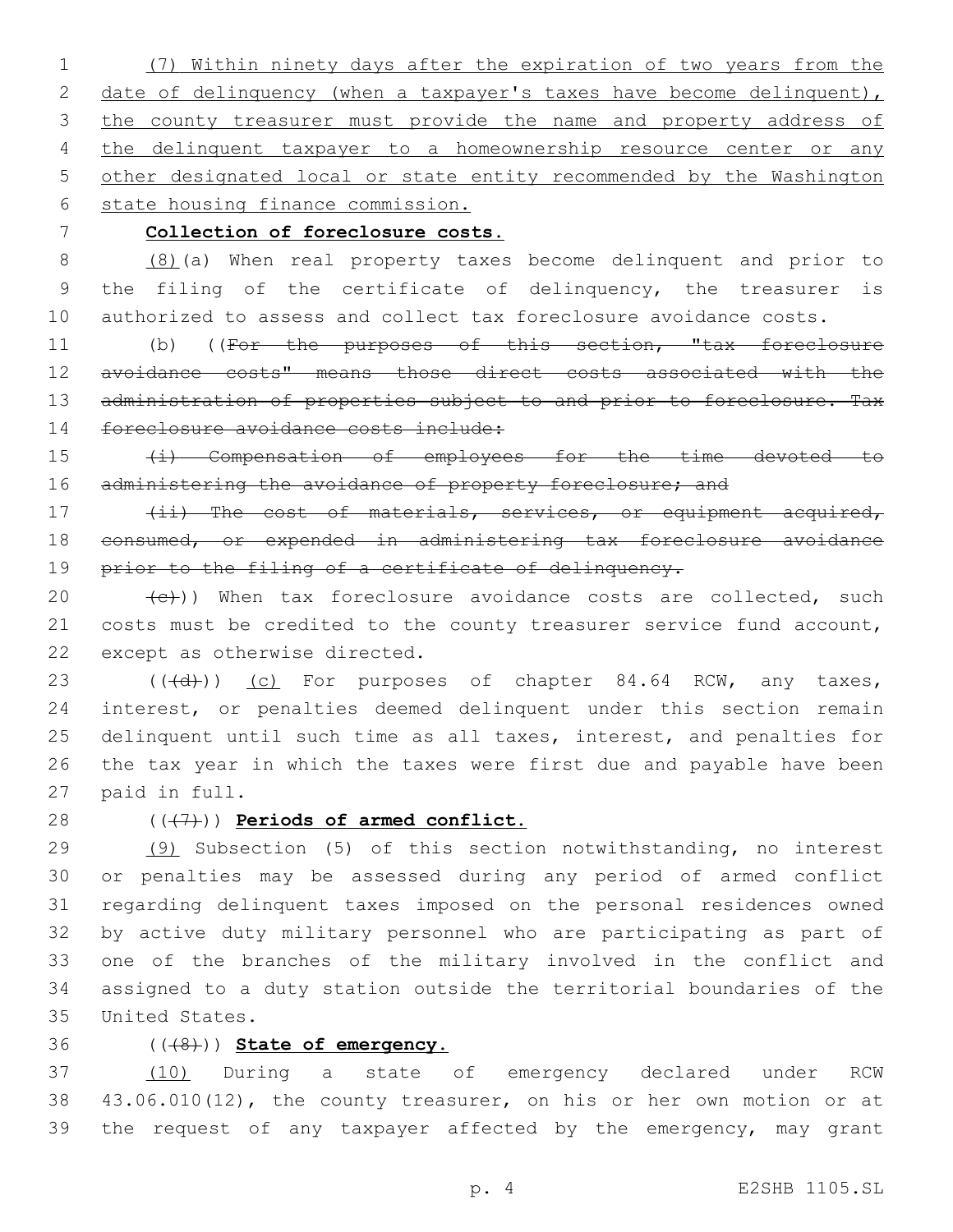extensions of the due date of any taxes payable under this section as 2 the treasurer deems proper.

(((9))) **Retention of funds from interest.**

 (11) All collections of interest on delinquent taxes must be 5 credited to the county current expense fund.

6  $((+10))$   $(12)$  For purposes of this chapter, "interest" means both 7 interest and penalties.

(((11))) **Retention of funds from property foreclosures and sales.**

 (13) The direct cost of foreclosure and sale of real property, and the direct fees and costs of distraint and sale of personal property, for delinquent taxes, must, when collected, be credited to the operation and maintenance fund of the county treasurer prosecuting the foreclosure or distraint or sale; and must be used by the county treasurer as a revolving fund to defray the cost of further foreclosure, distraint, and sale because of delinquent taxes without regard to budget limitations and not subject to indirect 17 costs of other charges.

 (((12)(a))) **Tax due dates and options for tax payment collections.**

### **Electronic billings and payments.**

21 (14) For purposes of this chapter, and in accordance with this section and RCW 36.29.190, the treasurer may collect taxes, assessments, fees, rates, interest, and charges by electronic billing and payment. Electronic billing and payment may be used as an option 25 by the taxpayer, but the treasurer may not require the use of electronic billing and payment. Electronic bill presentment and payment may be on a monthly or other periodic basis as the treasurer 28 deems proper for:

- 29 (a) Delinquent tax year payments ((only or for)); and
- 30 (b) Prepayments of current tax.
- **Tax payments.**
- 

## **Prepayment for current taxes.**

 (15)(a) The treasurer may accept prepayments for current year taxes by any means authorized. All prepayments must be paid in full 35 by the due date specified in  $((e)$  of this)) subsection  $(16)$  of this section. ((Payments on past due taxes must include collection of the oldest delinquent year, which includes interest and taxes within a twelve-month period, prior to filing a certificate of delinquency 39 under chapter 84.64 RCW or distraint pursuant to RCW 84.56.070.))

**Payment agreements for current year taxes.**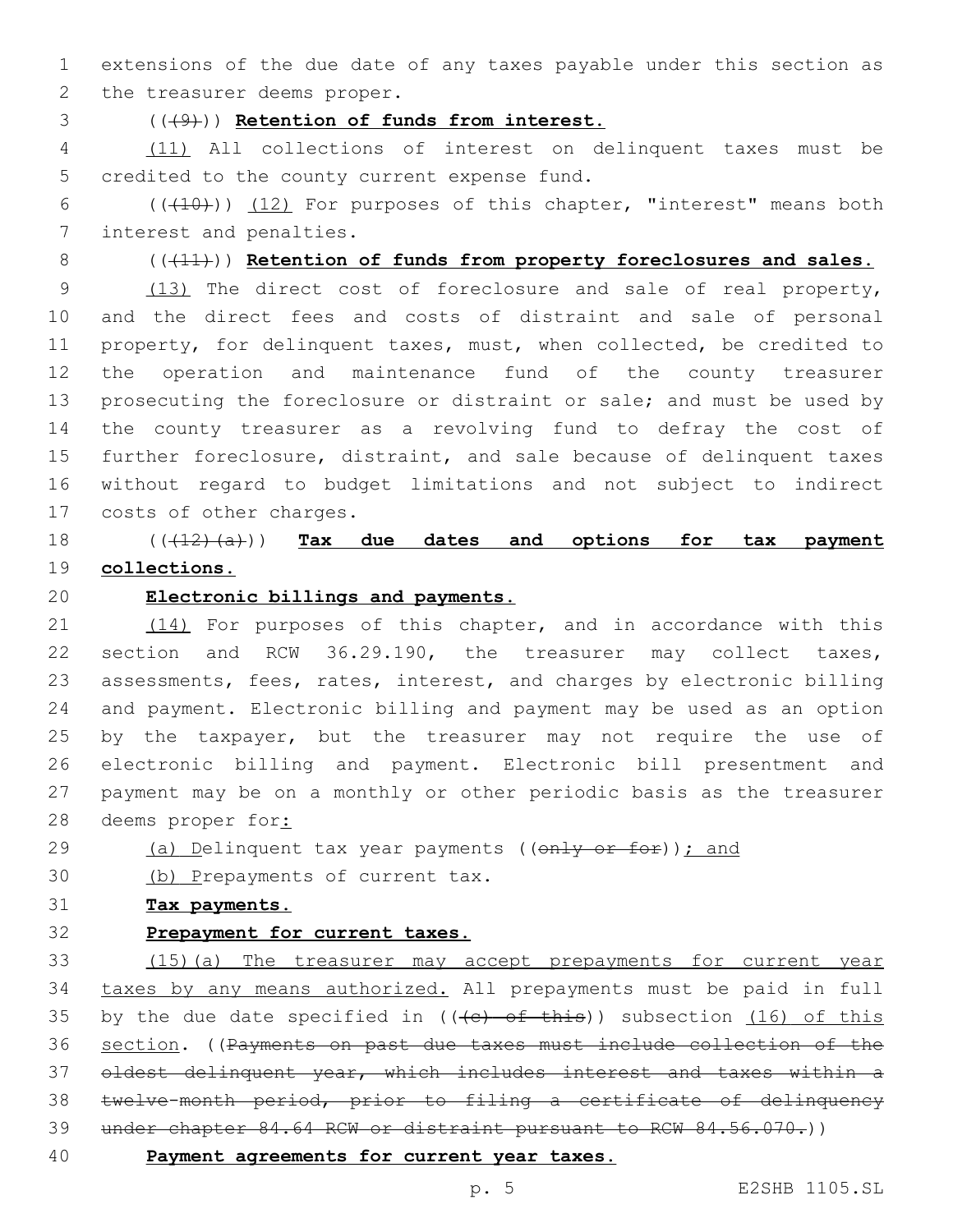(b)(i) The treasurer may provide, by electronic means or otherwise, a payment agreement that provides for payment of current year taxes, inclusive of prepayment collection charges. The payment agreement must be signed by the taxpayer and treasurer or the treasurer's deputy prior to the sending of an electronic or alternative bill, which includes a payment plan for current year taxes. **Payment agreements for delinquent year taxes.** (ii)(A) The treasurer may provide, by electronic means or otherwise, a payment agreement for payment of past due

11 delinquencies((<del>, which must also require current year taxes to be</del> 12 paid timely)). The payment agreement must be signed by the taxpayer 13 and treasurer or the treasurer's deputy prior to the sending of an electronic or alternative bill, which includes a payment plan for 15 ((current year taxes. The treasurer may accept partial payment of current and delinquent taxes including interest and penalties using 17 electronic bill presentment and payments.

18  $(e)$ ) past due delinguent taxes and charges.

 (B) Tax payments received by a treasurer for delinquent year taxes from a taxpayer participating on a payment agreement must be applied first to the oldest delinquent year unless such taxpayer requests otherwise.

# **Partial payments: Acceptance of partial payments for current and delinquent taxes.**

 (c)(i) In addition to the payment agreement program in (b) of 26 this subsection, the treasurer may accept partial payment of any current and delinquent taxes including interest and penalties by any means authorized including electronic bill presentment and payments.

 (ii) All tax payments received by a treasurer for delinquent year taxes from a taxpayer paying a partial payment must be applied first 31 to the oldest delinquent year unless such taxpayer requests otherwise.

**Payment for delinquent taxes.**

 (d) Payments on past due taxes must include collection of the 35 oldest delinquent year, which includes interest, penalties, and taxes within an eighteen-month period, prior to filing a certificate of delinquency under chapter 84.64 RCW or distraint pursuant to RCW 84.56.070.

**Due date for tax payments.**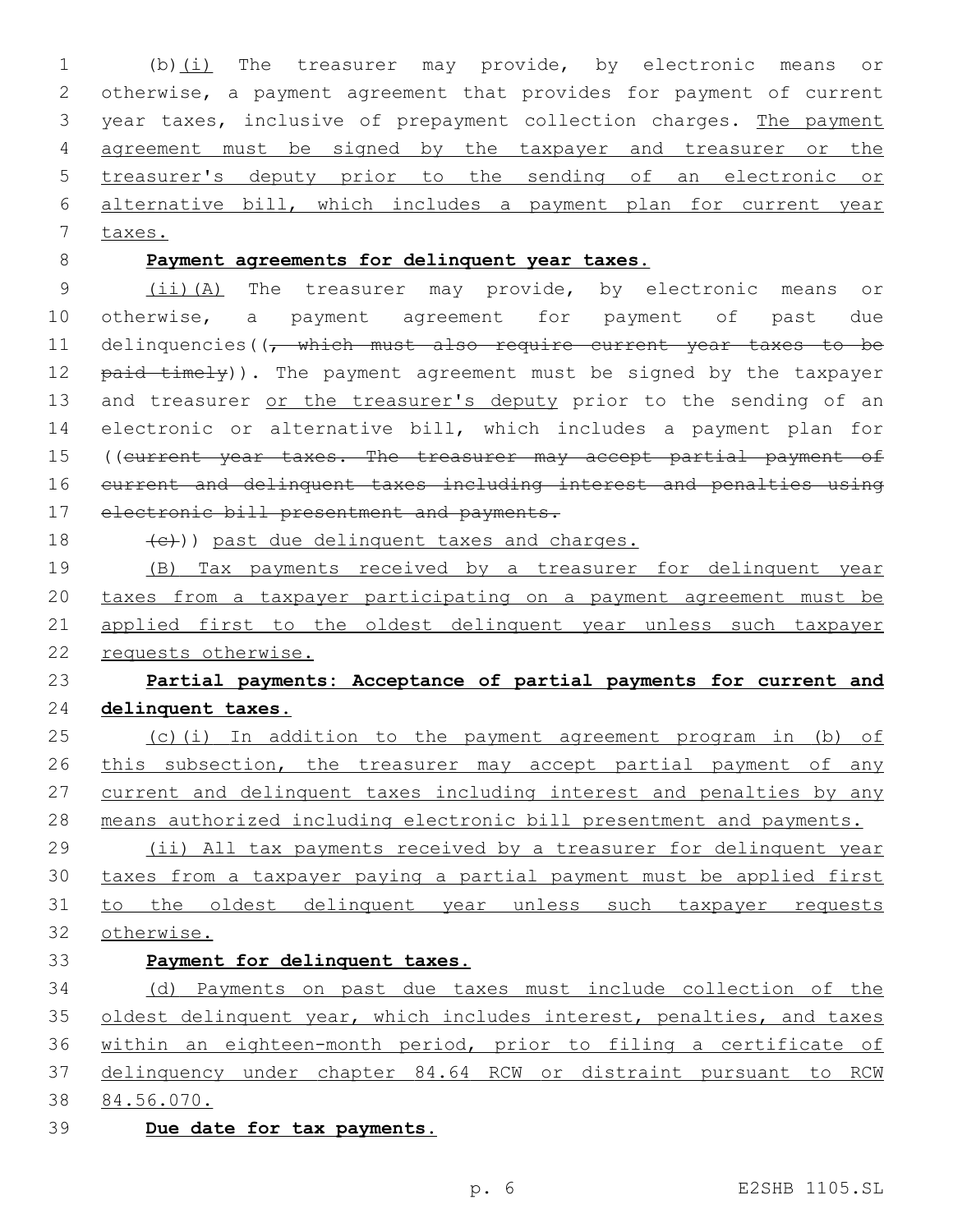(16) All taxes upon real and personal property made payable by the provisions of this title are due and payable to the treasurer on or before the thirtieth day of April and are delinquent after that date. The remainder of the tax is due and payable on or before the following thirty-first of October and is delinquent after that date. All other assessments, fees, rates, and charges are delinquent after 7 the due date.

## 8 (( $(\overline{d})$ ) **Electronic funds transfers.**

9 (17) A county treasurer may authorize payment of:

10 (a) Any current property taxes due under this chapter by 11 electronic funds transfers on a monthly or other periodic basis; and

12 (b) Any past due property taxes, penalties, and interest under 13 this chapter by electronic funds transfers on a monthly or other 14 periodic basis. Delinquent taxes are subject to interest and 15 penalties, as provided in subsection (5) of this section. All tax 16 payments received by a treasurer from a taxpayer paying delinquent 17 year taxes must be applied first to the oldest delinquent year unless 18 such taxpayer requests otherwise.

19 (((e))) **Payment for administering prepayment collections.**

 (18) The treasurer must pay any collection costs, investment earnings, or both on past due payments or prepayments to the credit of a county treasurer service fund account to be created and used 23 only for the payment of expenses incurred by the treasurer, without limitation, in administering the system for collecting prepayments.

25 (((13) In addition to the payment program in subsection (12)(b) 26 of this section, the treasurer may accept partial payment of current 27 and delinquent taxes including interest and penalties by any means 28 authorized.

29 (14) For purposes of this section unless the context clearly 30 requires otherwise, the following definitions apply:))

# 31 **Waiver of interest and penalties for qualified taxpayers subject** 32 **to foreclosure.**

 (19) No earlier than sixty days prior to the date that is three years after the date of delinquency, the treasurer must waive all 35 outstanding interest and penalties on delinquent taxes due from a taxpayer if the property is subject to an action for foreclosure under chapter 84.64 RCW and the following requirements are met:

38 (a) The taxpayer is income-qualified under RCW 84.36.381(5)(a), 39 as verified by the county assessor;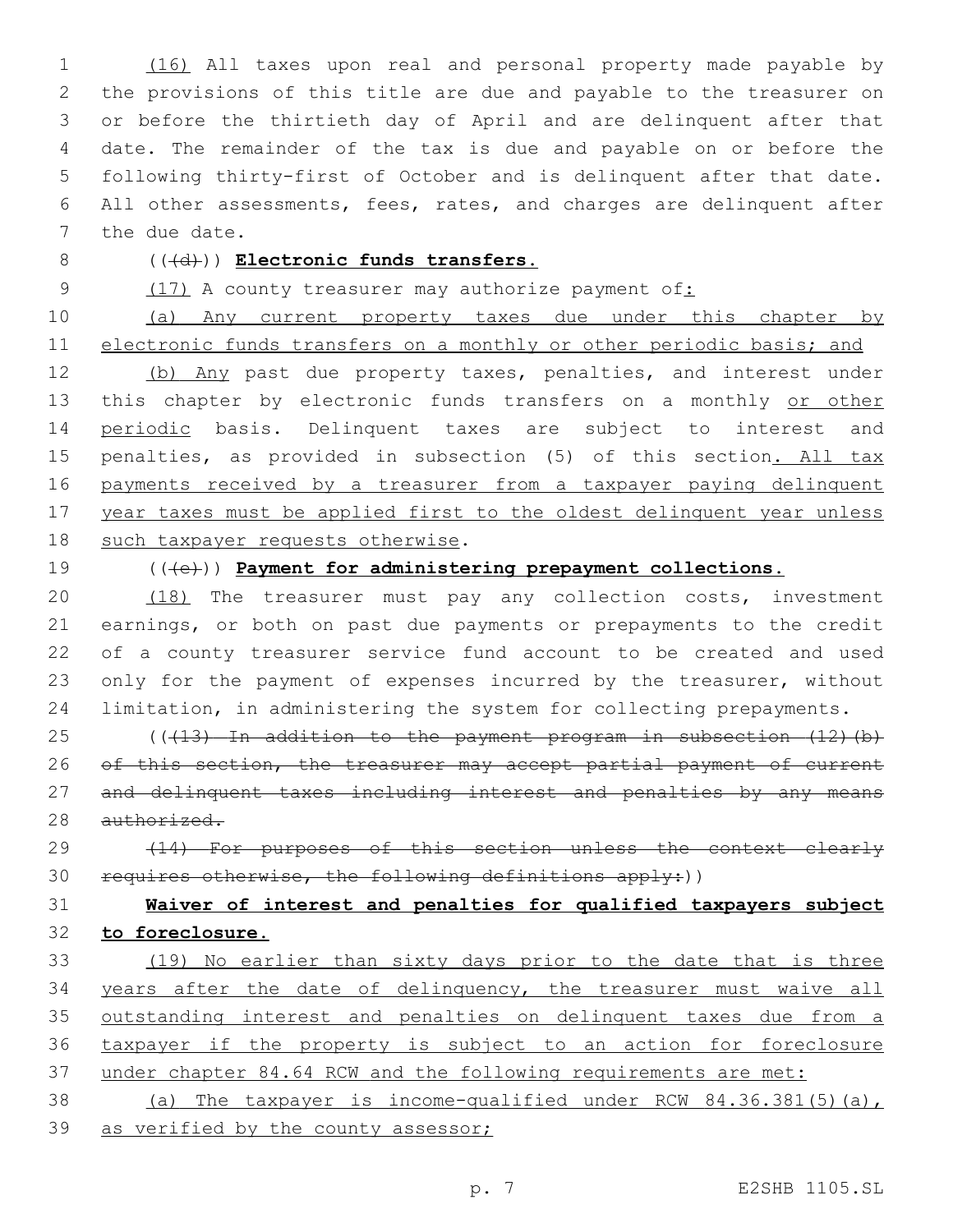| $\mathbf 1$     | (b) The taxpayer occupies the property as their principal place       |
|-----------------|-----------------------------------------------------------------------|
| $\mathbf{2}$    | of residence; and                                                     |
| 3               | (c) The taxpayer has not previously received a waiver on the          |
| 4               | property as provided under this subsection.                           |
| 5               | Definitions.                                                          |
| 6               | (20) The definitions in this subsection apply throughout this         |
| $7\phantom{.0}$ | section unless the context clearly requires otherwise.                |
| 8               | (a) "Electronic billing and payment" means statements, invoices,      |
| 9               | or bills that are created, delivered, and paid using the internet.    |
| 10              | The term includes an automatic electronic payment from a person's     |
| 11              | checking account, debit account, or credit card.                      |
| 12              | (b) "Internet" has the same meaning as provided in RCW                |
| 13              | 19.270.010.                                                           |
| 14              | (c) "Tax foreclosure avoidance costs" means those direct costs        |
| 15              | associated with the administration of properties subject to and prior |
| 16              | to foreclosure. Tax foreclosure avoidance costs include:              |
| 17              | (i) Compensation of employees for the time devoted to                 |
| 18              | administering the avoidance of property foreclosure; and              |
| 19              | (ii) The cost of materials, services, or equipment acquired,          |
| 20              | consumed, or expended in administering tax foreclosure avoidance      |
| 21              | prior to the filing of a certificate of delinquency.                  |
|                 |                                                                       |
| 22              | Sec. 2. RCW 84.64.225 and 2015 c 95 s 11 are each amended to          |
| 23              | read as follows:                                                      |
| 24              | (1) In lieu of the sale procedure specified in RCW 84.56.070 or       |
| 25              | 84.64.080, the county treasurer may conduct a public auction sale by  |
| 26              | electronic media as provided in RCW 36.16.145.                        |
| 27              | (2) Notice of a public auction sale by electronic media must be       |
| 28              | substantially in the following form:                                  |
| 29              | TAX JUDGMENT SALE BY ELECTRONIC MEDIA                                 |
| 30              | Public notice is hereby given that pursuant to a tax judgment of      |
| 31              | the superior court of the county of $\ldots$ in the state of          |
| 32              | Washington, and an order of sale duly issued by the court, entered    |
| 33              | the day of , , in proceedings for                                     |
| 34              | foreclosure of tax liens, I shall on the day                          |
| 35              | of , commencing at o'clock , at                                       |
| 36              | [specify web site address], sell the property to the                  |
| 37              | highest and best bidder to satisfy the full amount of taxes,          |
| 38              | interest, and costs adjudged to be due. Prospective bidders must      |

p. 8 E2SHB 1105.SL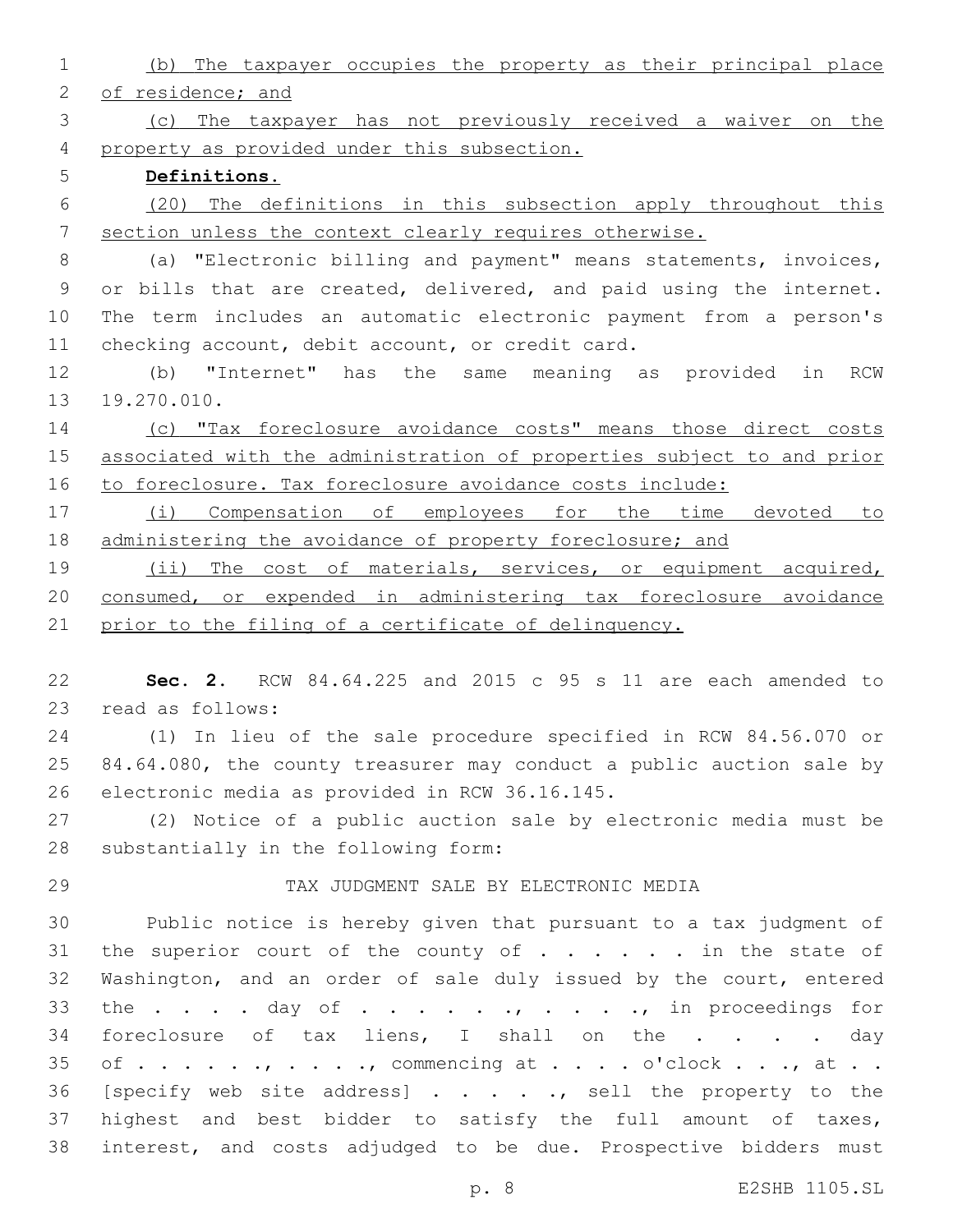deposit . . . . to participate in bidding. A deposit paid by a winning bidder will be applied to the balance due. However, a winning bidder who does not comply with the terms of sale will forfeit the deposit. Deposits paid by nonwinning bidders will be refunded within ten business days of the close of the sale. Payment of deposits and a winning bid must be made by electronic funds transfer. In the case of an online public auction sale by electronic media as provided in RCW 36.16.145, a winning bidder is allowed no less than forty-eight hours to pay the winning bid by electronic funds transfer.

10 In witness whereof, I have affixed my hand and seal this . . . . 11 day of . . . . . . , . . . . .

12 Treasurer of . . . . . county.

 **Sec. 3.** RCW 36.35.110 and 2013 c 221 s 2 are each amended to read as follows:14

 (1) No claims are allowed against the county from any municipality, school district, road district or other taxing district for taxes levied on property acquired by the county by tax deed under the provisions of this chapter, but all taxes must at the time of deeding the property be thereby canceled. However, the proceeds of any sale of any property acquired by the county by tax deed must first be applied to reimburse the county for the costs of foreclosure and sale. The remainder of the proceeds, if any, must be applied to pay any amounts deferred under chapter 84.37 or 84.38 RCW on the property, including accrued interest, and outstanding at the time the county acquired the property by tax deed. The remainder of the proceeds, if any, must be justly apportioned to the various funds 27 existing at the date of the sale, in the territory in which such property is located, according to the tax levies of the year last in 29 process of collection.

 (2) For purposes of this section, "costs of foreclosure and sale" 31 means those costs of foreclosing on the property that, when 32 collected, are subject to RCW  $84.56.020((49))$   $(13)$ , and the direct costs incurred by the county in selling the property.

 **Sec. 4.** RCW 84.64.050 and 2013 c 221 s 12 are each amended to read as follows:35

 (1) Except as provided in subsection (7) of this section, after 37 the expiration of three years from the date of delinquency, when any property remains on the tax rolls for which no certificate of

p. 9 E2SHB 1105.SL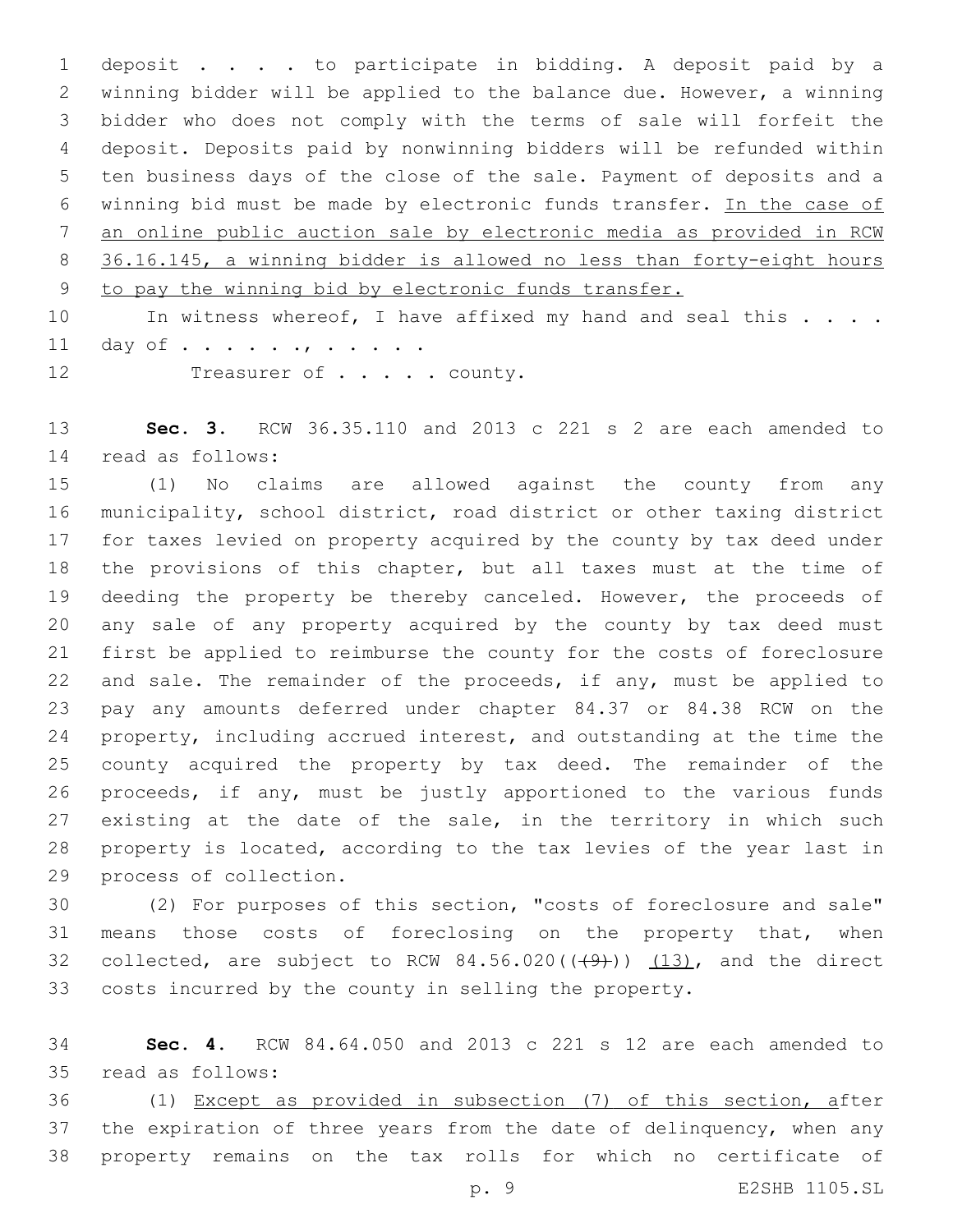delinquency has been issued, the county treasurer must proceed to issue certificates of delinquency on the property to the county for all years' taxes, interest, and costs. However, the county treasurer, with the consent of the county legislative authority, may elect to issue a certificate for fewer than all years' taxes, interest, and costs to a minimum of the taxes, interest, and costs for the earliest 7 year.

(2) Certificates of delinquency are prima facie evidence that:

 (a) The property described was subject to taxation at the time 10 the same was assessed;

(b) The property was assessed as required by law;

 (c) The taxes or assessments were not paid at any time before the 13 issuance of the certificate;

 (d) Such certificate has the same force and effect as a lis 15 pendens required under chapter 4.28 RCW.

 (3) The county treasurer may include in the certificate of delinquency any assessments which are due on the property and are the responsibility of the county treasurer to collect. However, if the department of revenue has previously notified the county treasurer in writing that the property has a lien on it for deferred property taxes, the county treasurer must include in the certificate of delinquency any amounts deferred under chapters 84.37 and 84.38 RCW that remain unpaid, including accrued interest and costs.

 (4) The treasurer must file the certificates when completed with 25 the clerk of the court at no cost to the treasurer, and the treasurer must thereupon, with legal assistance from the county prosecuting 27 attorney, proceed to foreclose in the name of the county, the tax liens embraced in such certificates. Notice and summons must be served or notice given in a manner reasonably calculated to inform the owner or owners, and any person having a recorded interest in or lien of record upon the property, of the foreclosure action to appear within thirty days after service of such notice and defend such action or pay the amount due. Either (a) personal service upon the owner or owners and any person having a recorded interest in or lien of record upon the property, or (b) publication once in a newspaper of general circulation, which is circulated in the area of the property and mailing of notice by certified mail to the owner or owners and any person having a recorded interest in or lien of record upon the property, or, if a mailing address is unavailable, personal 40 service upon the occupant of the property, if any, is sufficient. If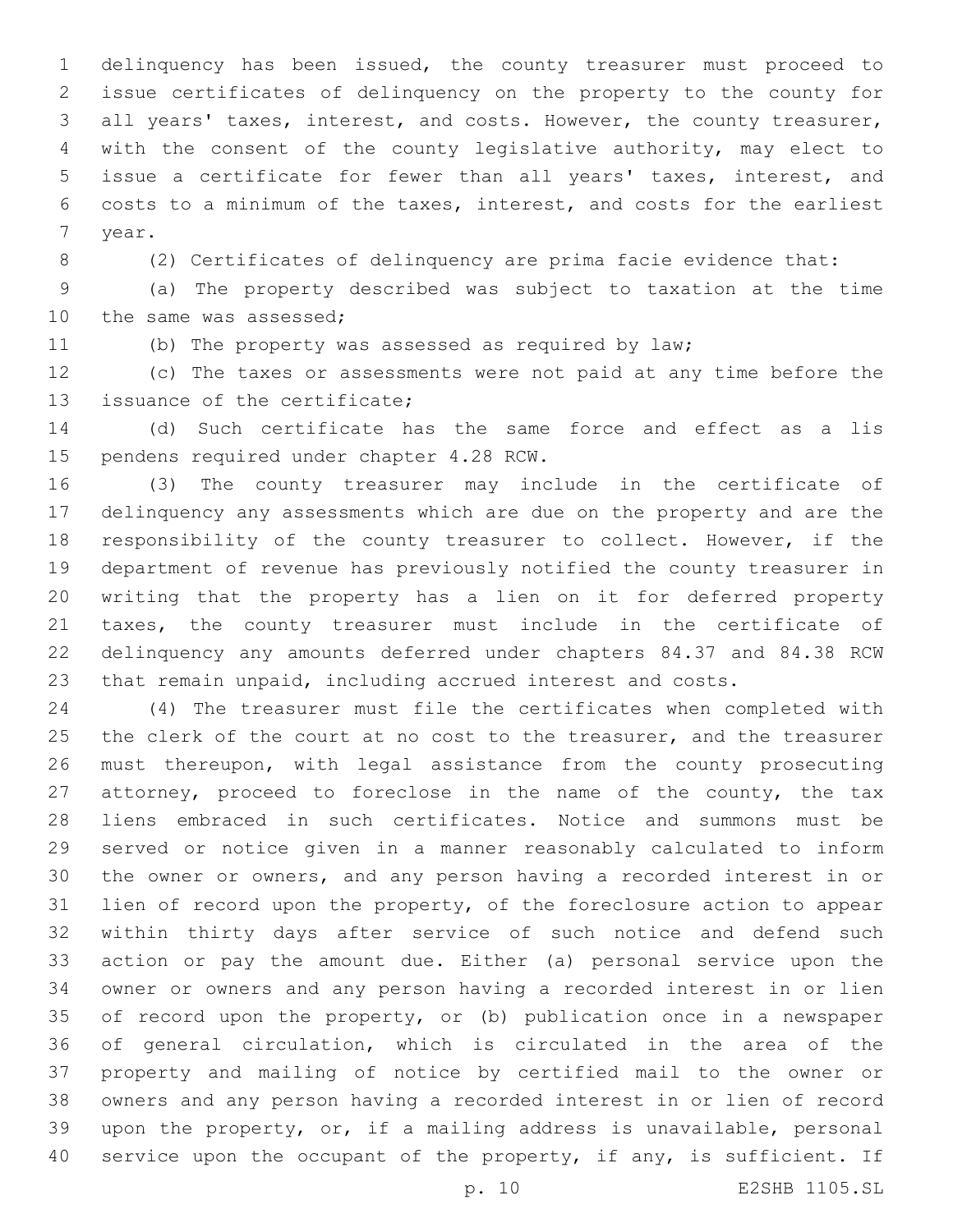such notice is returned as unclaimed, the treasurer must send notice by regular first-class mail. The notice must include the legal description on the tax rolls, the year or years for which assessed, the amount of tax and interest due, and the name of owner, or reputed owner, if known, and the notice must include the local street address, if any, for informational purposes only. The certificates of delinquency issued to the county may be issued in one general certificate in book form including all property, and the proceedings to foreclose the liens against the property may be brought in one action and all persons interested in any of the property involved in the proceedings may be made codefendants in the action, and if unknown may be therein named as unknown owners, and the publication of such notice is sufficient service thereof on all persons interested in the property described therein, except as provided above. The person or persons whose name or names appear on the treasurer's rolls as the owner or owners of the property must be considered and treated as the owner or owners of the property for the purpose of this section, and if upon the treasurer's rolls it appears that the owner or owners of the property are unknown, then the property must be proceeded against, as belonging to an unknown owner or owners, as the case may be, and all persons owning or claiming to own, or having or claiming to have an interest therein, are hereby required to take notice of the proceedings and of any and all steps thereunder. However, prior to the sale of the property, the treasurer must order or conduct a title search of the property to be sold to determine the legal description of the property to be sold and the record title holder, and if the record title holder or holders differ from the person or persons whose name or names appear on the treasurer's rolls as the owner or owners, the record title holder or holders must be considered and treated as the owner or owners of the property for the purpose of this section, and are entitled to the notice provided for in this section. Such title search must be 33 included in the costs of foreclosure.

 (5) If the title search required by subsection (4) of this section reveals a lien in favor of the state for deferred taxes on the property under RCW 84.37.070 or 84.38.100 and such deferred taxes are not already included in the certificate of delinquency, the county treasurer must issue an amended certificate of delinquency on 39 the property to include the outstanding amount of deferred taxes, including accrued interest. The amended certificate of delinquency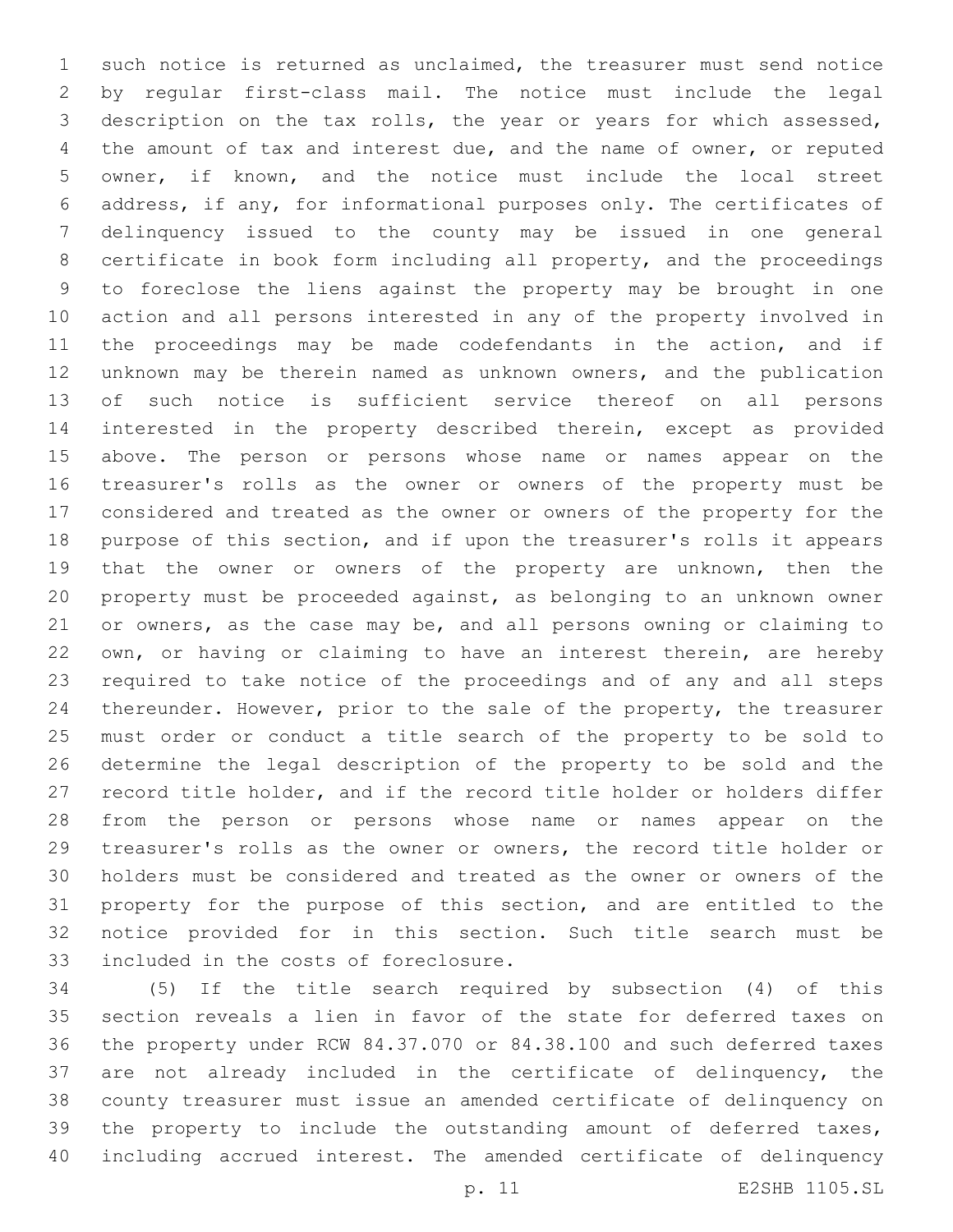must be filed with the clerk of the court as provided in subsection (4) of this section.2

 (6) The county treasurer may not sell property that is eligible for deferral of taxes under chapter 84.38 RCW but must require the owner of the property to file a declaration to defer taxes under 6 chapter 84.38 RCW.

 (7) Except those parcels where the local governing entity has declared and/or certified the parcel a nuisance affecting public peace, safety, and welfare, or other similar code provision, in no case may a certificate of delinquency be filed on property where the tax delinquency under chapter 84.56 RCW is one hundred dollars or less in total excluding interest and penalties.

 NEW SECTION. **Sec. 5.** A new section is added to chapter 84.56 14 RCW to read as follows:

 (1) If a taxpayer requests assistance for payment of current year or delinquent taxes, the county assessor, if applicable:

 (a) May assist the taxpayer in applying for a property tax exemption program under RCW 84.36.379 through 84.36.389;

 (b) May assist the taxpayer in applying for the property tax 20 deferral program under chapter 84.38 RCW; and

 (c) Must refer the taxpayer to the statewide foreclosure hotline recommended by the Washington state housing finance commission.

 (2) A county treasurer may also refer a taxpayer requesting tax payment assistance to the county assessor's office under subsection 25 (1) of this section.

 NEW SECTION. **Sec. 6.** A new section is added to chapter 36.29 27 RCW to read as follows:

(1) The county treasurer must post a notice describing the:

 (a) Property tax exemption program pursuant to RCW 84.36.379 30 through 84.36.389; and

(b) Property tax deferral program pursuant to chapter 84.38 RCW.

 (2) The notice required under subsection (1) of this section must 33 be posted in a location visible to the public.

 NEW SECTION. **Sec. 7.** A new section is added to chapter 36.21 35 RCW to read as follows:

(1) The county assessor must post a notice describing the:

p. 12 E2SHB 1105.SL